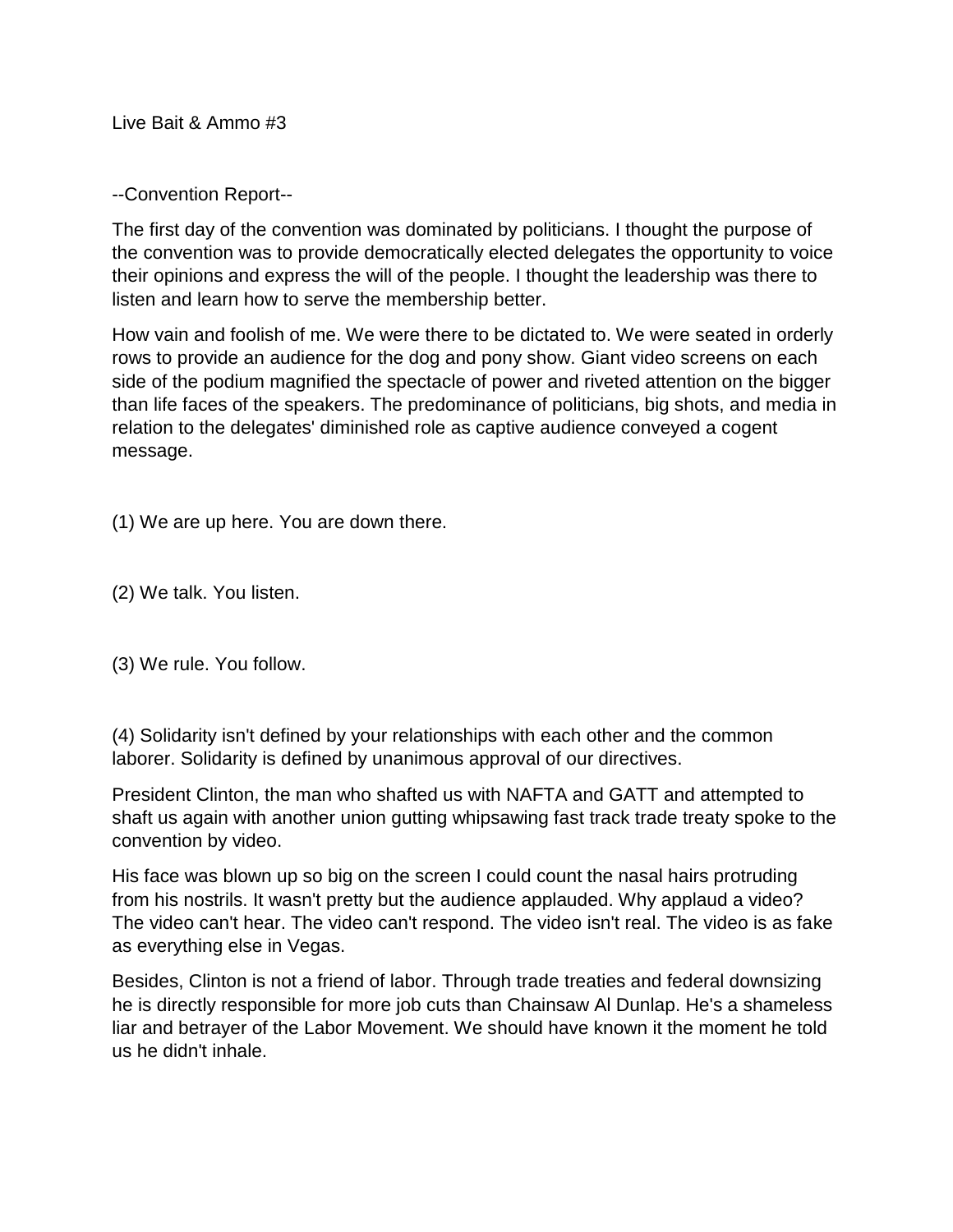The Clinton administration promised to deny federal contracts to companies that obstruct the workers' right to organize a union. Five years ago a majority of workers at Avondale Industries, a shipyard near New Orleans, voted for union representation. Avondale refuses to recognize the union yet continues to be awarded billions of dollars in Navy contracts and millions more in state and federal training grants.The Navy has even picked up the tab for Avondale union busting meetings.

Clinton is a user, a liar, a traitor, a fake. On top of that he doesn't respect women. I'm not dishing dirt here. The truth is as plain as a plate of beans.

The federal government is working relentlessly to bust the postal workers' union. More and more of their work is outsourced and they are denied the right to strike. Why should we cooperate with Clinton? Why should he have a place of honor at our convention? We could have learned more from any randomly selected machine operator. But that is not the message our union leaders wish to convey.

(5) Power doesn't come from the floor. It comes from the podium.

(6) Now sit still and be quiet.

The rest of the day was consumed by long winded resolutions read verbatim in toto by drones. We all nodded out and roused ourselves only when prodded to say "yea" for whatever. These resolutions did not come from the rank and file. These resolutions concerned international trade and policies and blah academic blah written by some geek PHD in a turtleneck on the top floor of Solidarity House on a long winter day.

These resolutions may impress the United Nations General Assembly but they had nothing to do with life on the shop floor as you and I know it. And I'm sure as hell the Irish don't givea damn what the UAW thinks about their Troubles.

No one listened. The monotonous oration went on and on. We were bored into submission. If you don't believe me ask Ron Edwards. He was so bored he was crying. He wanted to go home. I rummaged around in my bag of convention freebies, found what I was looking for, and trimmed my toenails.

When Dick Shoemaker took the podium, I was surprised. I didn't understand how a union leader who dared propose that CAT strikers accept a contract that would sacrifice 50 discharged union members, roll over on 440 unfair labor practice charges, and grant amnesty to line crossers and scabs could hold his head up in front of a labor union convention.